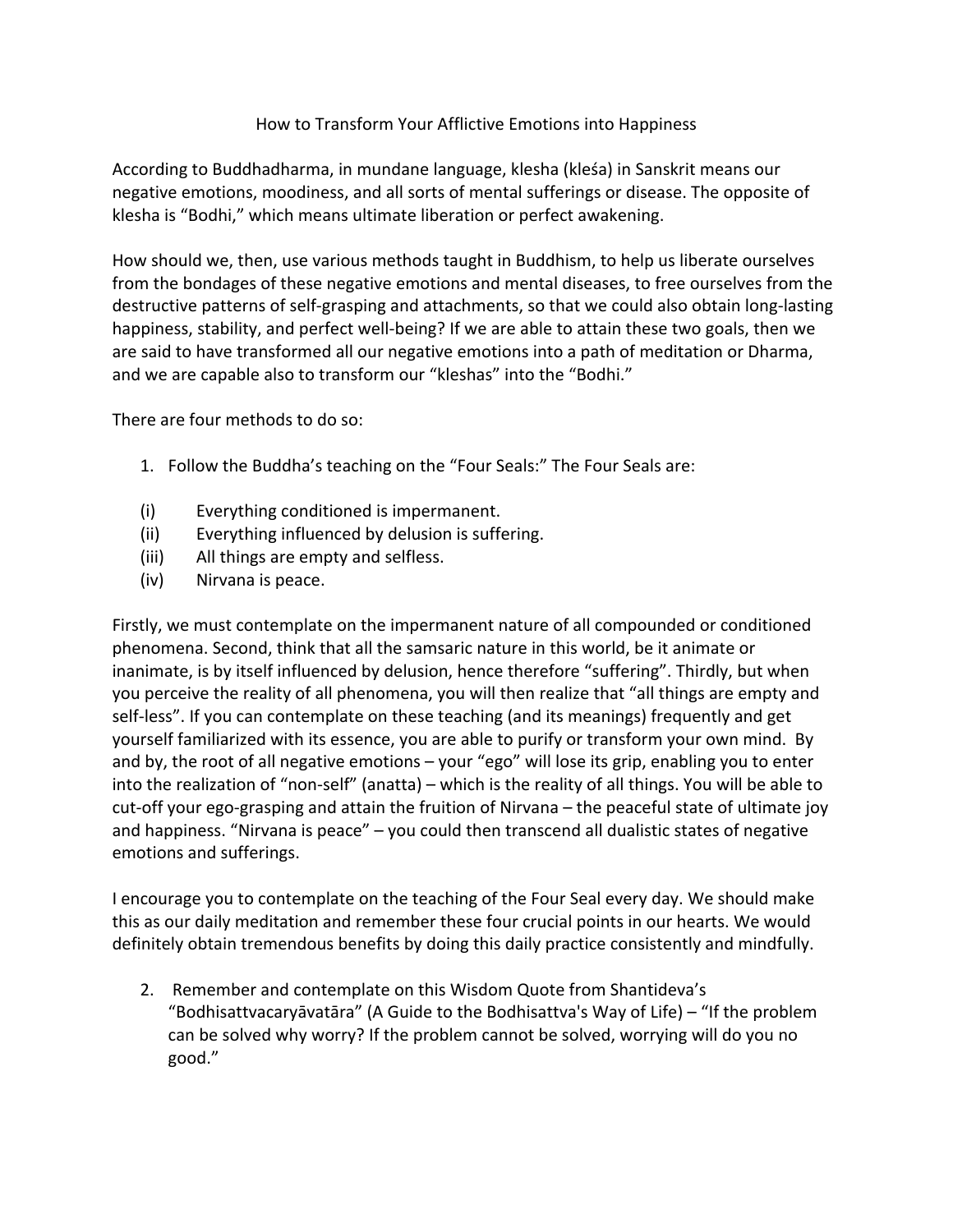In this samsaric life of ours, we have ups and downs, happiness, and sufferings. It is quite impossible to have a good life that's 100% free from sufferings and unhappiness, this is just the reality of life as it is. So, when we encounter some difficulties in life, and if we could solve these issues by applying various antidotes or methods, then why should we be worried? But even if we have tried our best to deal with the issues at hand, but we are nowhere near to our solutions, then what's the point of worrying? It would be just a complete waste of time, energy, and resources!

So just accept our life as it is, and deal with our problems as they come. Life is just like a wave… you can't change the way it breaks. We can only learn how to surf on this roller coaster. Because good things can come from even seemingly bad events… don't be quick to judge

So, when you are challenged with some difficulties in life, please remember this wisdom quote of Shantideva. You can the face your problems fearlessly and mindfully, pacify your inner emotional turmoil and paranoia, and help yourself to gain some level of inner peace, joy, relaxation, and spacious awareness.

- 3. As it was stated in the Seven Points of Mind Training: "Drive all blames into oneself. Contemplate the great kindness of everyone."
- (i) Drive all blames into oneself.

We tend to blame or criticize others when we have some relationship issues with others. We tend to be self-righteous, and it's all because of others' bad attitude that we have to deal with the mess that is happening now… Others were to blame for hurting me or mistreating me. Due to this strong clinging to the attitude of "having things only my way", we have tremendous negative feelings and mental discomforts in our minds. We become easily angry, jealous, and aggressive. It's good if we can purify this way of thinking and begin to take "response-ability" – our ability to "respond" back into our hands. We need to contemplate on the faults of our egograsping, our ignorance as well as our past negative karma. Instead of looking outward for someone or something to blame, we look within and start to reflect on our own faults and impurities. We begin to commit ourselves to rectify these mistakes or weaknesses, and begin anew inside out, and we take back our power – so that we could improve things in a positive and healthy manner, for the highest good of all. Practice this slogan well and I guarantee your personal relationships will begin to bloom and thrive!

(ii) Contemplate the great kindness of everyone.

We all live in an interdependent world of co-existence. As small as a small act of drinking a cup of tea, we can't do it without gathering some necessary causes and conditions, and we can't do that by relying on our own effort alone - all things (dharmas, phenomena, principles) arise in dependence upon other things. This principle of Pratītyasamutpāda (Sanskrit, Pāli: paṭiccasamuppāda), commonly translated as "dependent arising", is a key doctrine in Buddhism shared by all schools of Buddhism